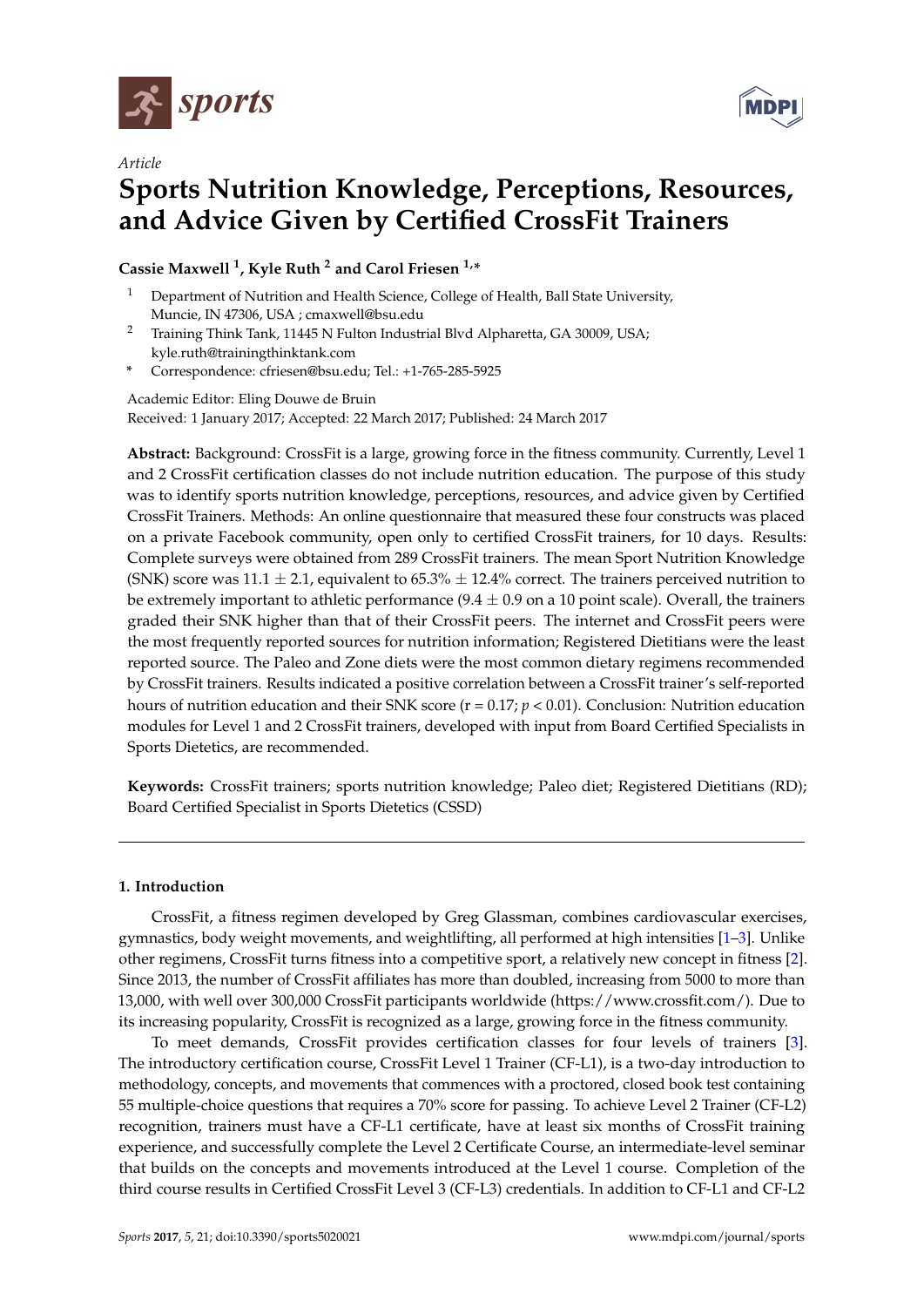requirements, CF-L3 candidates must pass the Certified CrossFit Trainer (CCFT) examination, which is accredited by the American National Standards Institute (ANSI). Trainers pursuing CF-L3 designation receive nutrition education with an emphasis on the Paleo diet. To maintain a CF-L3 certification, trainers must renew their current CPR/AED certification, acquire 50 CEUs, and document 900 CrossFit training hours following every 3-year term [\[3\]](#page-7-1). The fourth course, Certified CrossFit Level 4 Coach (CF-L4), is the culmination of CrossFit training. To be eligible, CrossFit trainers must demonstrate effective coaching skills by passing a performance evaluation. CrossFit trainers are evaluated against six criteria: teaching, seeing, correcting, group management, presence and attitude, and demonstration. Completion of CF-L4 results in Certified CrossFit Coach (CCFC) designation [\[3\]](#page-7-1).

"Sports nutrition," a subsect of nutrition, is specifically designed to cater to the nutritional needs of athletes [\[4\]](#page-7-3). Athletes, in their quest for ways to enhance their performance, often turn to nutrition to gain a competitive edge. The timing of intake and the quality of foods consumed before, during, and after exercise can impact performance, making nutrition an integral part of an athlete's success [\[5\]](#page-7-4). With a greater understanding of the role of nutrition in sport, and a need for specialists in the field who can provide nutrition education specific for athletic performance, a certification process to prepare Board Certified Specialist in Sports Dietetics (CSSD) was established [\[6\]](#page-7-5).

Although there is an increased awareness of the effect of nutrition on athletic performance, research indicates a large gap in nutrition knowledge among athletes at all levels, from elite athletes [\[7,](#page-7-6)[8\]](#page-7-7), to college athletes [\[9–](#page-7-8)[12\]](#page-8-0), to coaches and trainers [\[13–](#page-8-1)[15\]](#page-8-2). In general, the literature indicate sport nutrition knowledge scores, obtained using a variety of instruments, range from 36%–73% correct. The inadequacy of nutrition knowledge covers a broad range of topics such as weight control, dietary supplements, and overall general nutrition information [\[7](#page-7-6)[–15\]](#page-8-2). A recent systematic review of athletes' and coaches' nutrition knowledge concluded that a new, universal, up-to-date, validated measure of general and sports nutrition knowledge is needed to adequately measure sports nutrition knowledge [\[16\]](#page-8-3).

Level 1 and 2 CrossFit trainers are not required to have any nutrition education. Level 3 and Level 4 CrossFit trainers obtain nutrition information during the certification process, but, despite a dearth of evidence in the literature indicating its effectiveness in enhancing performance, the training emphasizes use of the Paleolithic diet, a diet described by dietetic professionals as "debatable" at best [\[17\]](#page-8-4). Due to the increasing popularity of CrossFit training, along with the vital role of nutrition in athletic performance, assessing the sports nutrition knowledge of CrossFit trainers is warranted. The results of this study can be used to lay the foundation for the development of a working relationship between the CrossFit community and Board Certified Specialists in Sports Dietetics (CSSD) or Registered Dietitians (RD).

#### **2. Methods**

#### *2.1. Institutional Review Board*

This study was deemed exempt by the Ball State University Institutional Review Board prior to implementation. The researchers conducting this study completed the Collaborative Institutional Training Initiative training.

#### *2.2. Subjects*

The population for this study included all 8875 CrossFit trainers 18 years of age or older who were members of a private Facebook Group *CrossFit Affiliate Owners* open only to certified CrossFit trainers. The Creative Research System's Sample Size Calculator estimated 260 completed responses were needed to obtain a 95% confidence level and a confidence interval (margin of error) of 6 (http://www.surveysystem.com/sscalc.htm). Kyle Ruth, head coach of Training Think Tank, Alpharetta, GA, placed the Qualtrics© survey link on the private CrossFit Facebook site. Participants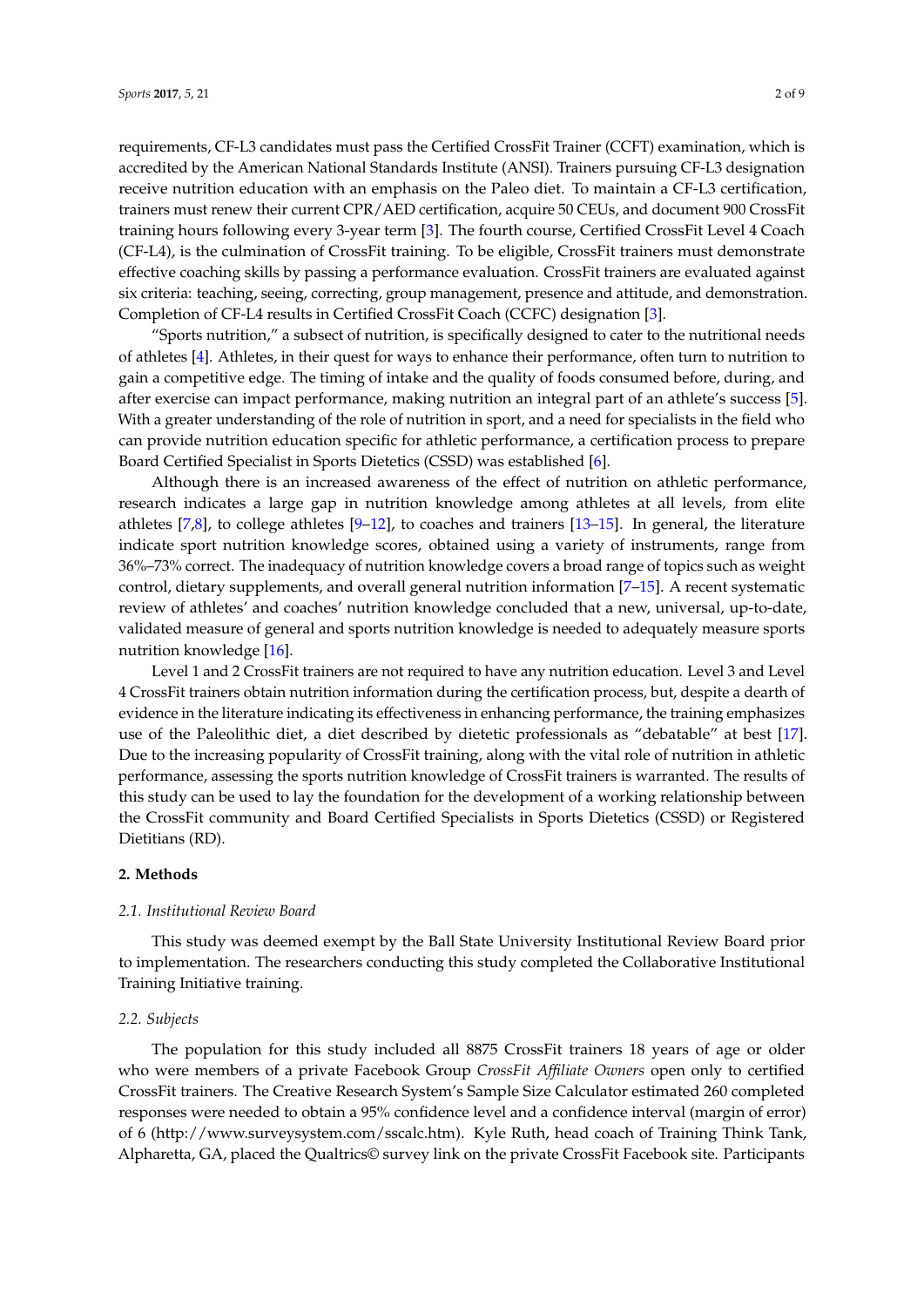provided electronic consent prior to taking the survey. The request to complete the survey was posted twice over a period of ten days in March of 2016.

#### *2.3. Instruments*

An online survey instrument (available from the corresponding author) was designed by the authors to include four primary constructs: (1) nutrition perceptions; (2) basic sports nutrition knowledge (17 SNK questions); (3) nutrition resources used; and (4) types of dietary advice given by CrossFit trainers to their clients. The survey was distributed through Qualtrics©, an online survey platform (www.qualtrics.com). Participants rated their perception of nutrition's role in overall well-being on a scale of 1 to 10, with 1 representing not important and 10 representing extremely important. Participants were asked to 'grade' both their and other CrossFit trainers' sports nutrition knowledge on a 13 point scale ranging from A+ (scored as 13) to F (scored as 1). Basic sports nutrition knowledge was assessed with 17 questions that addressed four fundamental sport-nutrition constructs (hydration, energy needs/recovery, macronutrients, and micronutrients). These questions were previously validated in a study that examined sports nutrition knowledge of Division I athletes, coaches, and athletic trainers at a Midwestern University (manuscript in process). Because CrossFit promotes the Paleo diet, knowledge of the Paleo diet was also assessed. The frequency with which trainers used various resources to obtain nutrition information (i.e., other CrossFit trainers, Registered Dietitians (RD), the Internet, peer-reviewed research, and coaches/athletic trainers) was assessed using a 3-point Likert scale (Always, Sometimes, Never). Lastly, trainers were asked to indicate which of six common dietary regimens they recommend to their clients.

#### *2.4. Statistical Analysis*

Data was analyzed using SPSS v.23.0 for Windows (SPSS, 2016, IBM Corp., Armonk, NY, USA). Descriptive statistics and frequency counts (number and percent) were run on all variables. A corresponding variable was created for each of the 17 nutrition knowledge questions that indicated if the answer to the question was 'right' or 'wrong'. The number of 'right' answers was summed to create an overall sport nutrition knowledge score (SNK), as well as sub-scores for each of the four nutrition constructs (i.e., hydration, energy needs/recovery, macronutrients, and micronutrients). The percent of correct nutrition knowledge questions was calculated. A Shapiro-Wilk test was run to test the normality of the data. Mean and median SNK scores were calculated for each CrossFit certification level. A Kruskal Wallis test was run to determine if there was a difference in SNK by group. Pearson's correlation coefficient was used to examine the relationship between the SNK score by hours of nutrition education, perceived nutrition 'grade' of CrossFit trainers, and the individual's perceived 'grade' of their own nutrition knowledge.

#### **3. Results**

#### *3.1. Subjects*

Between March 21 and March 30, 2016, a total 553 individuals clicked the link to the CrossFit Sport Nutrition Knowledge (SNK) survey that had been placed on a closed Facebook community available only to certified CrossFit trainers. Of these, 289 subjects completed the survey and submitted their answers. Survey analytics indicate the individuals who completed the survey spent an average of  $10.3 \pm 10.8$  min; in contrast, the 274 individuals who clicked on the link but did not complete the survey only spent an average of  $1.6 \pm 2.3$  min on the website. Of these, 43% spent less than 30 s on the survey site.

By gender, 59.5% of the 289 responders ( $n = 172$ ) were male and 40.5% ( $n = 117$ ) were female. Respondents ranged in age from 19 to 63 years (mean age:  $34.6 \pm 8.4$ ). Nine percent (n = 26) had completed high school or less, 17% completed an associate's degree, more than half (53.5%) had completed a bachelor's degree, 17.4% completed a master's degree, and 3.1% of the respondents had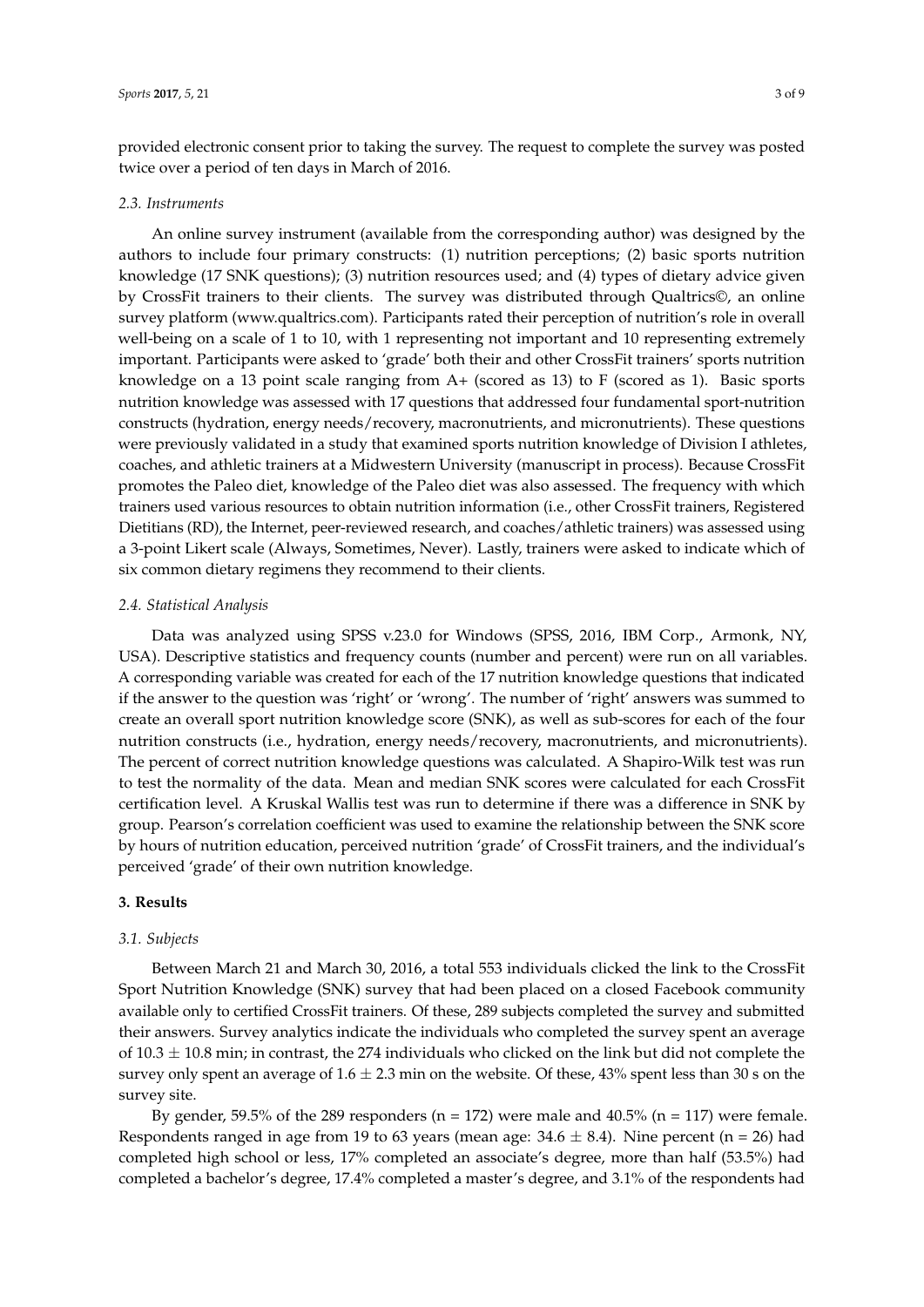completed a doctoral degree. Ninety-eight percent (n = 282) of the respondents provided their CrossFit Certification level. The majority of responders were CrossFit Level 1 certified (78.4%). One of every five (20.6%) responders was Level 2 certified. Only 1.1% of the respondents had Level 3 certification. No Level 4 CrossFit certified trainers participated in the present study (Table [1\)](#page-3-0).

**Table 1.** Respondents by CrossFit Certification Level (n = 282).

<span id="page-3-0"></span>

| <b>CrossFit Certification Level</b> | Number of Respondents | <b>Percent of Respondents</b> |
|-------------------------------------|-----------------------|-------------------------------|
| Level 1                             | 221                   | 78.4                          |
| Level 2                             | 58                    | 20.6                          |
| Level 3                             | 3                     | 1.1                           |
| Level 4                             |                       | 0.0                           |

#### 3.2. Perceptions of CrossFit Trainers

The CrossFit trainers indicated how important they perceived "nutrition" was to athletic performance using a Likert scale ranging from one to ten, where 1 was "not important" and 10 was "extremely important." The mean score of  $9.4 \pm 0.9$  indicates the CrossFit trainers perceived nutrition as being extremely important to athletic performance. The trainers were asked what 'grade' they would give the sports nutrition knowledge of most CrossFit trainers. Options ranged from A+ (scored as 13) to F (scored as 1). While the trainers gave their peers an average grade of C+ (7.6  $\pm$  2.1)  $(n = 285)$ , when asked to grade their own sports nutrition knowledge, the trainers gave themselves an average grade of B+ (9.6  $\pm$  1.7) (n = 269), significantly higher than the grade they gave their peers  $(t = 14.8; p < 0.001)$ . Level marchine 4 100 mportant they perceived the as 13) to F (scored as 1). While the training gave the training person of  $\alpha$  (7.6  $\alpha$  (7.6  $\alpha$  (7.6  $\alpha$  ),  $\alpha$  $w_{\rm r}$  as the trainers number of training gave the trainers gave the trainers gave themselves and average themselves and average themselves and average themselves and average themselves and average themselves and averag

## 3.3. Nutrition Knowledge of CrossFit Trainers

<span id="page-3-1"></span>In this study, the construct "sports nutrition knowledge" was measured using 17 questions adapted from Shapiro et al. [\[18\]](#page-8-5). The number of correct answers were summed to calculate the overall sports nutrition knowledge (SNK) score. Scores ranged from a low of 5 (29% correct) to a high of 17 100% correct) (Figure [1\)](#page-3-1). The median SNK score among the 289 respondents was 11; the mean SNK was  $11.1 \pm 2.1$ , equivalent to answering  $65.3\% \pm 12.4\%$  of the questions correctly (Table [2\)](#page-4-0).  $1 \pm 2.1$ , equivalent to answering 65.3%  $\pm$  12.4% of the questions correctly (Table 2).



**Figure 1.** Frequency of Nutrition Knowledge Score (Range 5–17) (N = 289). **Figure 1.** Frequency of Nutrition Knowledge Score (Range 5–17) (N = 289).

The 17 SNK questions were categorized into four basic sports nutrition constructs: (1) hydration; (2) energy needs/recovery; (3) macronutrients; and (4) micronutrients. By construct, results indicate the respondents were the most knowledgeable about energy needs/recovery (75% correct) and micronutrients (70% correct), but less knowledgeable about hydration (55% correct) and macronutrients CrossFit Certification Level (*X*<sup>2</sup> = 3.347; *p* = 0.188). (50% correct) (Table [2\)](#page-4-0). The Kruskal Wallis test indicated no difference in the SNK by CrossFit Certification Level ( $X^2 = 3.347; p = 0.188$ ).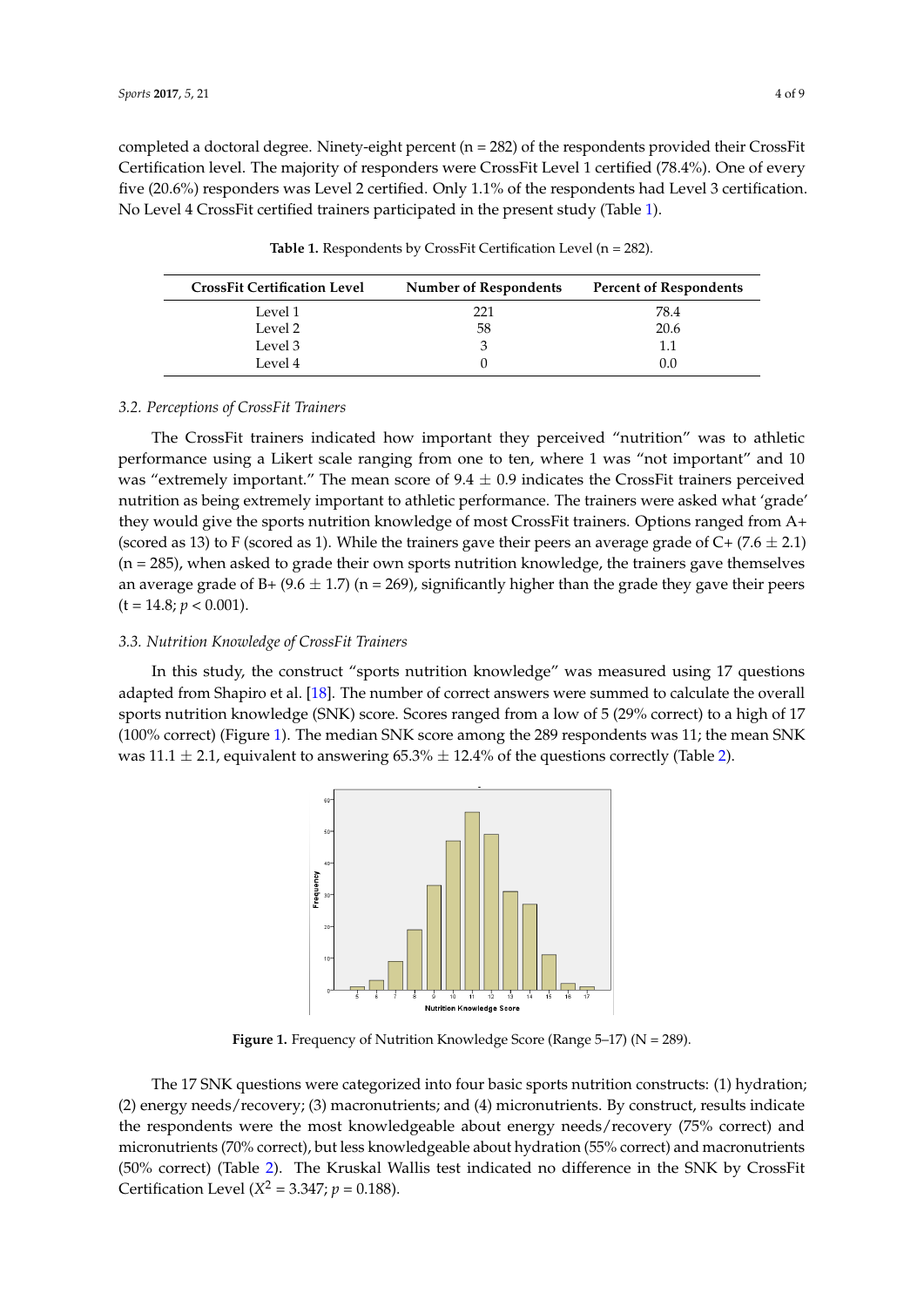<span id="page-4-0"></span>

| <b>SNK Overall and by Construct</b> | <b>Number of Questions</b> | Mean $\pm$ SD | <b>Percent Correct</b> |
|-------------------------------------|----------------------------|---------------|------------------------|
| <b>Total Overall SNK</b>            | 17                         | $11.1 + 2.1$  | 65%                    |
| <b>SNK Construct Sub-Scores</b>     |                            |               |                        |
| <b>Energy Needs/Recovery</b>        | 4                          | $3.0 + 0.8$   | 75%                    |
| Micronutrients                      |                            | $4.9 + 1.1$   | 70%                    |
| Hydration                           |                            | $1.1 + 0.7$   | 55%                    |
| Macronutrients                      | 4                          | $2.0 + 1.2$   | 50%                    |

Table 2. Sports Nutrition Knowledge Score, Overall and by Construct (n = 289).

*3.4. Resources Used for Nutrition Information by CrossFit Trainers*

The CrossFit trainers used a 3-point Likert scale (Always = 1, Sometimes = 2, and Never = 3) to indicate what resources they used to obtain nutrition information from a list of five potential options. Overall, the internet was cited as the most frequent resource used by the CrossFit trainers (1.92  $\pm$  0.54), followed by peer-reviewed research articles (1.93  $\pm$  0.59), and other CrossFit colleagues (1.98  $\pm$  0.49). In contrast, Registered Dietitians were cited by the CrossFit trainers as the least used resource to obtain nutrition information (2.13  $\pm$  0.62), with more than one-quarter (26%) of the respondents indicating they had never used a Registered Dietitian as a resource of nutrition information (Table [3\)](#page-4-1).

<span id="page-4-1"></span>**Table 3.** Frequency with which Resources were used by CrossFit Trainers to Obtain Nutrition Information.

| Resource                  | N   | Always (1) | Sometimes (2) | Never (3)  | Mean $\pm$ SD   |
|---------------------------|-----|------------|---------------|------------|-----------------|
| Internet                  | 284 | 55 (19%)   | 198 (70%)     | $31(11\%)$ | $1.92 + 0.54$   |
| Peer-reviewed research    | 279 | 59 $(21%)$ | 180(65%)      | 40(14%)    | $1.93 + 0.59$   |
| Other CrossFit colleagues | 284 | 36(13%)    | 217(76%)      | $31(11\%)$ | $1.98 + 0.49$   |
| Former coaches/trainers   | 282 | 41 $(15%)$ | 198 (70%)     | 43(15%)    | $2.01 + 0.55$   |
| Registered Dietitians     | 284 | 39(14%)    | $170(60\%)$   | 75(26%)    | $2.13 \pm 0.62$ |

#### *3.5. Relationship between Sports Nutrition Knowledge and Nutrition Education*

The CrossFit trainers estimated they had received, on average,  $37.2 \pm 27.6$  h of nutrition education, with the number of hours ranging from  $0$  (n = 5) to more than 100 (n = 19) hours. There was a positive correlation between the number of self-reported hours of nutrition education and the overall sports SNK ( $r = 0.19$ ;  $p < 0.01$ ), although the effect size was weak to moderate.

#### *3.6. Dietary Recommendations Given by CrossFit Trainers*

Respondents were asked to indicate what dietary regimens they typically recommend to their clients (Table [4\)](#page-4-2). The two most common dietary regimens recommended were the Paleo (40%) and Zone (44%) diets. A wide variety of 'other' dietary recommendations made by the trainers included drinking more water ( $n = 8$ ), eliminating sugar ( $n = 6$ ), eating clean ( $n = 5$ ) and "if you can't spell it, don't eat it!" $(n = 1)$ .

<span id="page-4-2"></span>

| Diet Regimen             | <b>Number of Respondents</b> | Percent |
|--------------------------|------------------------------|---------|
| Zone diet                | 128                          | 44      |
| Paleo diet               | 115                          | 40      |
| Other                    | 114                          | 39      |
| Gluten free diet         | 43                           | 15      |
| No recommendations given | 36                           | 12      |
| Mediterranean diet       | 19                           |         |
| Vegan diet               | 3                            |         |
| DASH diet                |                              |         |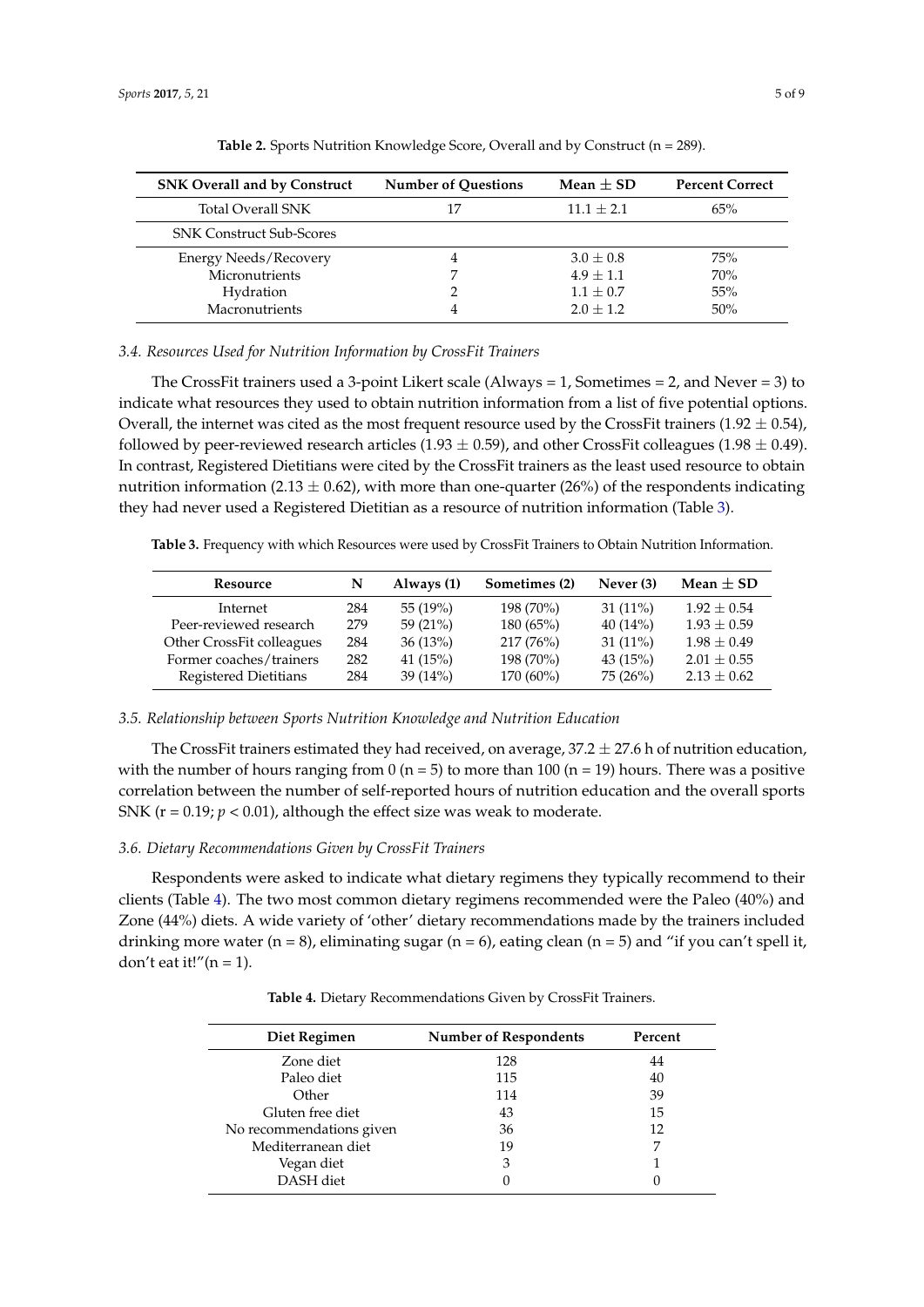#### **4. Discussion**

#### *4.1. Perception of the Importance of Nutrition among CrossFit Trainers*

Research has documented the critical importance of adequate nutrition to athletic performance [\[5\]](#page-7-4). Results of the present study indicate certified CrossFit trainers also perceive nutrition to be extremely important to athletic performance. Although believed to be important, the trainers appeared to have qualms about the nutrition knowledge of their peers, with the trainers giving their peers a lower nutrition knowledge grade  $(C+)$  than they gave to themselves  $(B+)$ . The discord between the trainers' belief in the importance of nutrition and their perception of the nutrition knowledge of their peers and themselves, suggests the trainers would benefit if nutrition education was included as part of the Level 1 and Level 2 CrossFit certification process.

#### *4.2. Nutrition Knowledge of CrossFit Trainers*

The average sports SNK score in this study, equivalent to answering 65% of the questions correctly, is equivalent to receiving a 'D' letter grade when using the standard American grading scale. Interestingly, this score is significantly lower than the grade the trainers assigned to their peers (C+) or to themselves (B+), suggesting the trainers overestimated their own sports nutrition knowledge as well as that of their peers. These results provide more evidence to indicate the CrossFit trainers would benefit from targeted nutrition education.

Although no study was identified in the literature that examined the sport nutrition knowledge of CrossFit trainers, the nutrition knowledge of various types and levels of athletes and coaches has been examined by many researchers. Among elite athletes, Alaunyte et al. reported a relatively high mean correct nutrition knowledge score of  $72.8\% \pm 6.11$  (out of 100) among elite rugby players [\[7\]](#page-7-6) while Devlin et al., reported a mean nutrition score of 60.5% (no SD provided) among elite Australian football players [\[8\]](#page-7-7). Among collegiate athletes, Torres-McGehee et al. reported a mean SNK of 54.9%  $\pm$  13.5% [\[12\]](#page-8-0), Shapiro reported a mean SNK of 67.9%  $\pm$  19.4% [\[18\]](#page-8-5), and Hornstrom et al. reported a mean SNK for MAC softball athletes of  $57.1\% \pm 5.8\%$  [\[10\]](#page-7-9). Several researchers have examined the SNK of collegiate coaches, athletic trainers, and strength and conditioning specialists. Barbaros-Tudor et al. reported a mean SNK of 68.9% (SD not reported) in a survey of collegiate coaches [\[13\]](#page-8-1). Similarly, Botsis and Holden reported a mean SNK of 55% (SD not reported) among collegiate coaches [\[14\]](#page-8-6). Torres-McGehee et al. reported a mean SNK of  $65.9\% \pm 14.3\%$ , 77.8%  $\pm$  10.3%, and  $81.6\% \pm 10.3\%$  among college coaches, athletic trainers, and strength and conditioning specialist, respectively [\[12\]](#page-8-0). In sum, the SNK of the CrossFit trainers in the present study (65.3%  $\pm$  12.4%) are similar to the SNK scores reported by previous researchers among collegiate athletes and coaches, but and lower than those reported among athletic trainers and strength and conditioning coaches. It is imperative to remember that a variety of instruments were used in each of these studies to assess SNK. Trakman et al. recently concluded that previous reports of nutritional knowledge needs to be interpreted with caution until a new, universal, up-to-date, validated measure of general and sports nutrition knowledge instrument is developed [\[16\]](#page-8-3).

By construct, 'energy needs/recovery' was the most well-understood sports nutrition-related topic among the CrossFit trainers with a mean score of 75% correct. Shapiro reported student-athletes answered 60% of recovery nutrition and timing questions correctly [\[18\]](#page-8-5). Due to the demanding nature of CrossFit training, it is crucial that CrossFit clients properly refuel their body in order to build their depleted glycogen stores, reduce muscle breakdown, and promote muscle recovery. CrossFit trainers answered approximately half of hydration questions correctly. Torres et al. reported a similar hydration score (54.7%) among collegiate athletes; however, the athletic trainers scored higher significantly higher (79.4%; *p* < 0.05) [\[12\]](#page-8-0). Shapiro reported student-athletes answered 48% of hydration questions correctly [\[18\]](#page-8-5). CrossFit trainers answered micronutrient and macronutrient questions with a proficiency of 70% and 50%, respectively, consistent with other research. Torres grouped micro- and macronutrients into one construct, with athletes scoring 51.8% correct while athletic trainers scored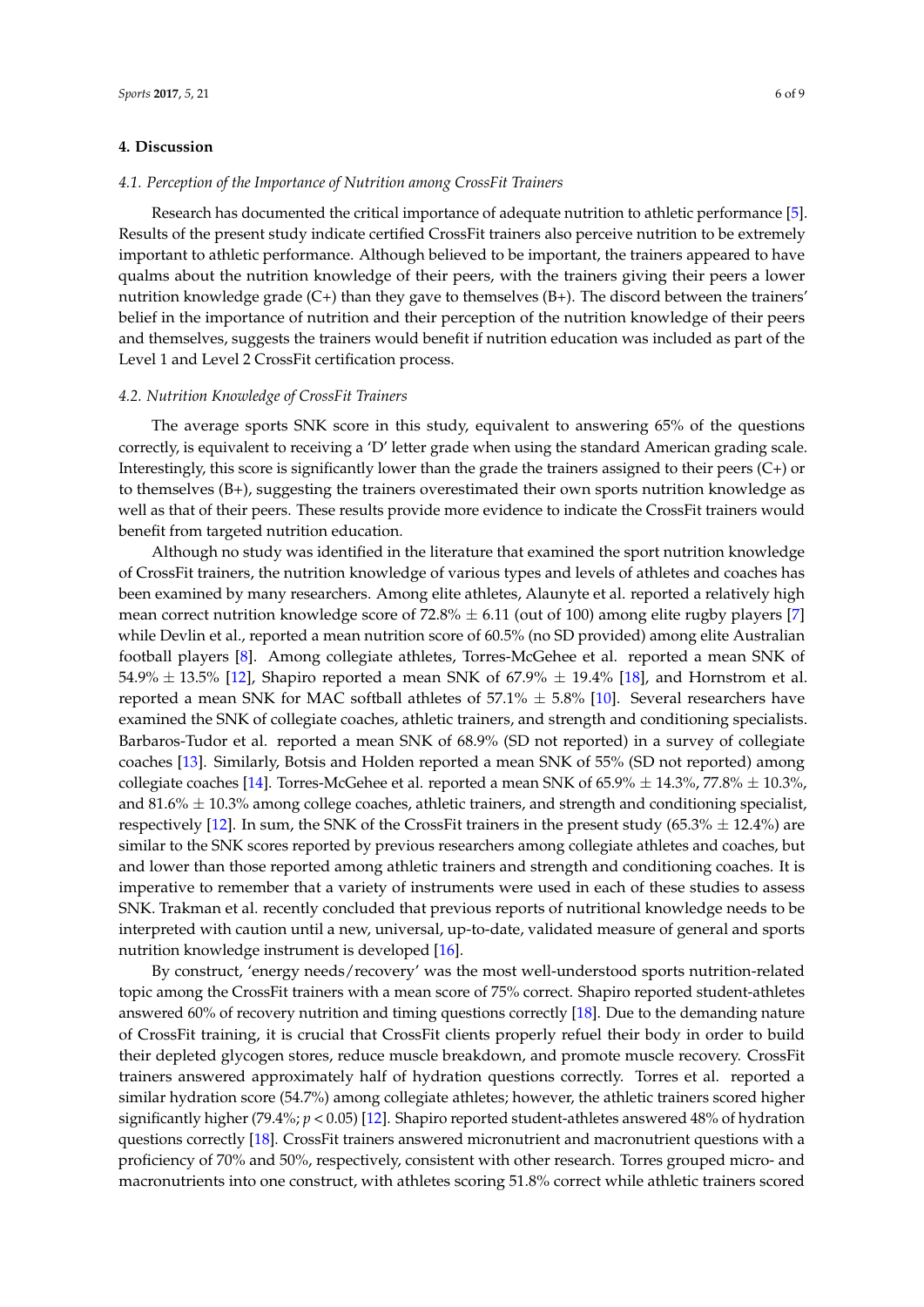70.7% correct [\[12\]](#page-8-0). Based on the present study, the results indicate Level 1 and 2 CrossFit trainers would benefit from nutrition education, particularly about macronutrient distribution (i.e., carbohydrate, protein and lipids) to meet the bodies need for muscle growth and energy.

There was no significant difference between CrossFit Certification Levels 1–3 and any of the four constructs. A requirement of CrossFit Level 3 (CF-L3) certification is mandatory nutrition education. As such, it was expected that their nutrition knowledge, both overall and by construct, would be significantly higher than their CF-L1 and CF-L2 peers. However, because only  $1.1\%$  (n = 3) of participants in the present study were CF-L3 trainers ( $n = 282$ ), these findings cannot be considered representative of the entire CrossFit trainer population. Repeating this study with an emphasis on recruiting CF-L3 and CF-L4 trainers is warranted.

#### *4.3. Dietary Recommendations Given by CrossFit Trainers*

CrossFit trainers indicated they recommend the Paleo and Zone diets the most frequently. This was not surprising since the CrossFit website (https://www.crossfit.com/) emphasizes the use of, both, the Paleo and Zone diets. The Paleolithic (Paleo) diet differs radically from dietary patterns currently recommended in guidelines, particularly in terms of its recommendation to exclude grains, dairy, and nutritional products of industry [\[19\]](#page-8-7). While a recent systematic review of the Paleo diet concluded that the Paleolithic diet resulted in greater short-term improvements in metabolic syndrome components than did guideline-based control diets [\[19\]](#page-8-7), no controlled studies have been identified in the literature that indicate the Paleo diet enhances athletic performance. Research that examines the sufficiency of the Paleo diet in meeting the nutritional requirements of CrossFit participants is needed.

#### *4.4. Resources Used for Nutrition Information by CrossFit Trainers*

Eighty-nine percent of the participants in this study indicated that they 'always' or 'sometimes' used the internet to obtain nutrition information. In contrast, Registered Dietitians were the least used resource, with more than one-quarter (26%) of the CrossFit trainers indicating they had never used a Registered Dietitian as a resource for nutrition information. It is the position of the Academy of Nutrition and Dietetics, Dietitians of Canada, and the American College of Sports Medicine that athletes be referred to a Registered Dietitian for a personalized nutrition plan [\[5\]](#page-7-4). CrossFit participants should be encouraged to collaborate with Registered Dietitians in an effort to ensure that they meet their nutritional needs. In addition, CSSDs and RDs should collaborate with leaders in the CrossFit community to develop nutrition education modules for inclusion in the Level 1 and Level 2 CrossFit certification classes.

#### *4.5. Limitations and Future Suggestions*

There are several limitations of this study. First, although the survey was placed on a private Facebook site established for Certified CrossFit Trainers, one cannot assume that the anonymous responders were, indeed, certified trainers. In addition, although previously validated and tested for reliability, the brief 17-question survey may not provide adequate coverage of sport-nutrition concepts to be able to discern a difference in the sport nutrition knowledge of the CrossFit trainers who completed the survey. The low number of Level 3, and the dearth of Level 4, CrossFit trainers who completed the survey prohibits identifying the SNK score among the more highly trained CrossFit trainers. Lastly, without additional research, these findings cannot be considered representative of the entire CrossFit trainer population.

Nonetheless, the results of this study provide support for the development and inclusion of nutrition education modules in the Level 1 and Level 2 CrossFit classes. Board Certified Specialists in Sports Dietetics (CSSD) should be encouraged to work in collaboration with the leaders of CrossFit.org to develop appropriate nutrition education materials. In addition to the training modules, supplemental materials containing reliable references, nutrition guidelines, and unique requirements of athletes could be created to distribute to CrossFit trainers for their professional and personal use.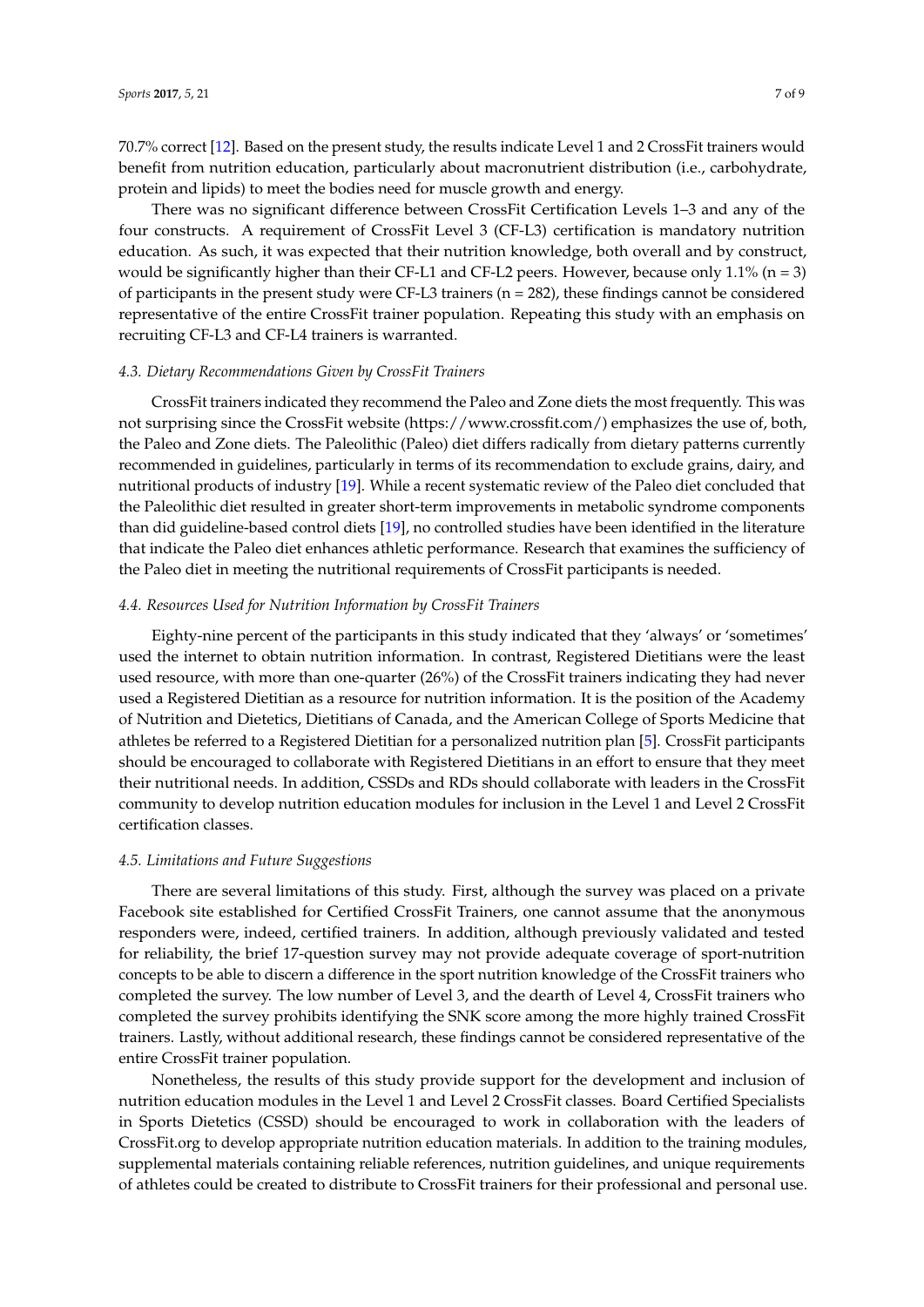Future studies should examine the differences in nutrition knowledge across CrossFit certification levels. To do so, a larger sample of CF-L3 and CF-L4 trainers should be obtained.

#### **5. Conclusions**

CrossFit training is a demanding fitness regimen that incorporates a variety of functional movements performed at high intensity (https://www.crossfit.com). For optimal performance, it is critical that CrossFit athletes obtain nutrition education and receive appropriate nutrition counseling. At present, CrossFit trainers do not receive nutrition education until the CrossFit Level 3 (CF-L3) certification. The results of this study indicated that, while CrossFit trainers perceive nutrition to be important to athletic performance, their nutrition knowledge was not optimal. The positive correlation observed between the number of self-reported hours of nutrition education and the overall SNK, indicates nutrition education would be beneficial for CrossFit trainers. Despite being experts in nutrition, Registered Dietitians (RD) or Board Certified Specialists in Sports Dietetics (CSSD) were not perceived as a primary source for sports nutrition information in the present study. Collaborating with an RD or CSSD may be beneficial, particularly for CF-L1 and CF-L2 certified trainers, to optimize one's nutrition knowledge and, ultimately, an individuals' athletic performance.

**Acknowledgments:** We would like to dedicate this article to Chelsea Butler, the beloved sister of Kyle Ruth and a dear family member and friend, who lost her battle with cancer in the summer of 2015. One of Chelsea's wishes was to finish her master's thesis in which she had proposed to examine the nutrition knowledge of CrossFit trainers. Fulfilling Chelsea's wish was the source of inspiration for completing this project. The authors would also like to thank each of the CrossFit trainers for their participation in this study.

**Author Contributions:** Cassie Maxwell and Carol Friesen participated in designing the survey instrument, data collection, data analysis, and writing the content of this article. Kyle Ruth was involved in participant recruitment.

**Conflicts of Interest:** The authors declare no conflict of interest.

#### **References**

- <span id="page-7-0"></span>1. Kozub, F.M. Using the SNATCH and CrossFit principles to facilitate fitness. *J. Phys. Edu. Recreat. Dance* **2013**, *84*, 13–16. [\[CrossRef\]](http://dx.doi.org/10.1080/07303084.2013.808121)
- <span id="page-7-2"></span>2. Sibley, B.A. Using sport education to implement a CrossFit Unit. *J. Phys. Edu. Recreat. Dance* **2012**, *83*, 42–48. [\[CrossRef\]](http://dx.doi.org/10.1080/07303084.2012.10598829)
- <span id="page-7-1"></span>3. Crossfit, Inc. CrossFit Certifications. Available online: https://certifications.crossfit.com/ (accessed on 9 March 2017).
- <span id="page-7-3"></span>4. Sports, Cardiovascular and Wellness Nutrition (SCAN). Sports Nutrition. Available online: http://www. scandpg.org/sports-nutrition/ (accessed on 4 November 2014).
- <span id="page-7-4"></span>5. Thomas, D.T.; Erdman, K.A.; Burke, L.M. Position of the Academy of Nutrition and Dietetics, Dietitians of Canada, and the American College of Sports Medicine: Nutrition and athletic performance. *J. Acad. Nutr. Diet.* **2016**, *116*, 501–528. [\[CrossRef\]](http://dx.doi.org/10.1016/j.jand.2015.12.006) [\[PubMed\]](http://www.ncbi.nlm.nih.gov/pubmed/26920240)
- <span id="page-7-5"></span>6. Sports, Cardiovascular and Wellness Nutrition (SCAN). Be a Board Certified Sports Dietitian (CSSD). Available online: http://www.scandpg.org/sports-nutrition/be-a-board-certified-sports-dietitian-cssd/ (accessed on 12 October 2014).
- <span id="page-7-6"></span>7. Alaunyte, I.; Perry, J.L.; Aubrey, T. Nutritional knowledge and eating habits of professional rugby league players: Does knowledge translate into practice? *J. Int. Soc. Sports Nutr.* **2015**, *12*, 18. [\[CrossRef\]](http://dx.doi.org/10.1186/s12970-015-0082-y) [\[PubMed\]](http://www.ncbi.nlm.nih.gov/pubmed/25897297)
- <span id="page-7-7"></span>8. Devlin, B.L.; Belski, R. Exploring general and sports nutrition and food knowledge in elite male Australian athletes. *Int. J. Sport Nutr. Exerc. Metab.* **2015**, *25*, 225–232. [\[CrossRef\]](http://dx.doi.org/10.1123/ijsnem.2013-0259) [\[PubMed\]](http://www.ncbi.nlm.nih.gov/pubmed/25387042)
- <span id="page-7-8"></span>9. Condon, E.M.; Dube, K.A.; Herbold, N.H. The influence of the low-carbohydrate trend on collegiate athletes' knowledge, attitudes, and dietary intake of carbohydrates. *Top. Clin. Nutr.* **2007**, *22*, 175–184. [\[CrossRef\]](http://dx.doi.org/10.1097/01.TIN.0000270136.22969.d7)
- <span id="page-7-9"></span>10. Hornstrom, G.R.; Friesen, C.A.; Ellery, J.E.; Pike, K. Nutrition knowledge, practices, attitudes, and information sources of Mid-American Conference college softball players. *Food Nutr. Sci.* **2011**, *2*, 109–117. [\[CrossRef\]](http://dx.doi.org/10.4236/fns.2011.22015)
- 11. Rosenbloom, C.A.; Jonnalagadda, S.S.; Skinner, R. Nutrition knowledge of collegiate athletes in a Division I National Collegiate Athletic Association institution. *J. Am. Diet. Assoc.* **2002**, *102*, 418–420. [\[CrossRef\]](http://dx.doi.org/10.1016/S0002-8223(02)90098-2)